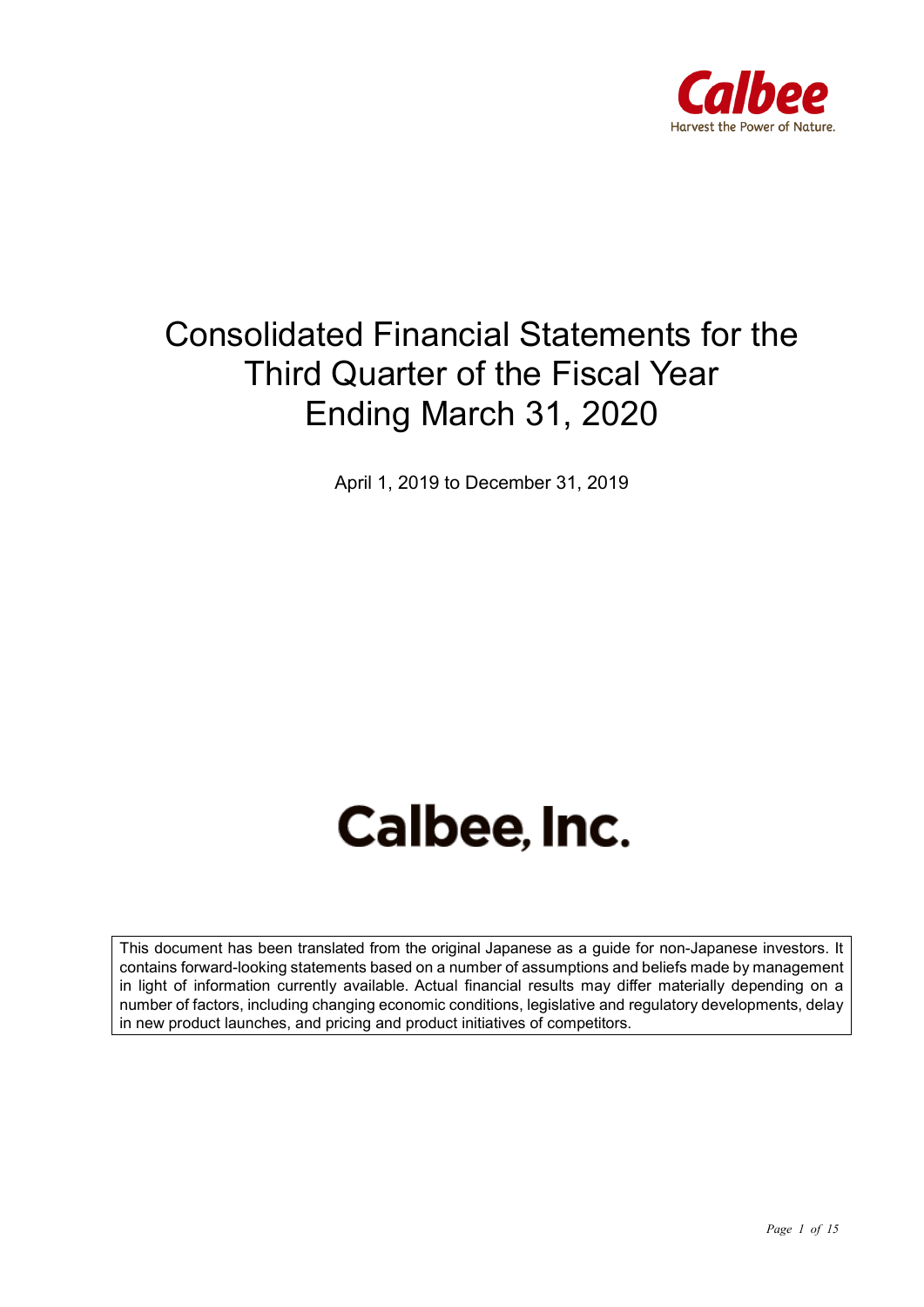#### **SUMMARY OF FINANCIAL STATEMENTS (consolidated)**

Third Quarter Results for the Fiscal Year Ending March 31, 2020

#### **Calbee, Inc. February 5, 2020**

Stock exchange listings: Tokyo 1<sup>st</sup> section, code number 2229 Contact: Koichi Kikuchi

URL: https://www.calbee.co.jp/en/

Senior Managing Director

Telephone: +81-3-5220-6222

Representative: Shuji Ito, President & CEO, Representative Director

Scheduled date for submission of the third quarter financial report: February 10, 2020

Scheduled date for distribution of dividends: --

Availability of supplementary explanatory material for the third quarter results: Available

Quarterly results presentation meeting: Yes (conference call for institutional investors and analysts)

#### **1) Consolidated results for the first nine months (April 1, 2019 to December 31, 2019) of the fiscal year ending March 31, 2020** (1) Consolidated Operating Results *Millions of yen, rounded down*

| (i) Consolidated Operating Results      | <u>Millions</u> of year, rounded down |          |                   |          |
|-----------------------------------------|---------------------------------------|----------|-------------------|----------|
|                                         | Nine months ended                     |          | Nine months ended |          |
|                                         | December 31, 2018                     |          | December 31, 2019 |          |
|                                         |                                       | % change |                   | % change |
|                                         | 187.022                               | 0.2      | 192.104           | 2.7      |
|                                         | 20.441                                | 6.5      | 21.879            | 7.0      |
|                                         | 20.840                                | 7.3      | 21.762            | 4.4      |
| Profit attributable to owners of parent | 15.019                                | 14.9     | 14.680            | (2.3)    |
|                                         | 112.40                                |          | 109.83            |          |
| Earnings per share (diluted) (¥)        | 112.35                                |          | 109.82            |          |

Notes: 1. The percentages shown above are a comparison with the same period in the previous fiscal year.

2. Comprehensive income: Nine months ended December 31, 2019: ¥14,487 million (-4.3%)

Nine months ended December 31, 2018: ¥15,146 million (9.0%)

(2) Consolidated Financial Position *Millions of yen, rounded down*

| $(-)$ concentration . manifest . control.                         | <u>NIIIIUIIS UI VUII. IUUIIUUU UUWII</u> |                         |  |  |
|-------------------------------------------------------------------|------------------------------------------|-------------------------|--|--|
|                                                                   | As of March 31, 2019                     | As of December 31, 2019 |  |  |
|                                                                   | 202.750                                  | 213,653                 |  |  |
|                                                                   | 160.490                                  | 169.156                 |  |  |
| Shareholders' equity/total assets (%)                             | 75.9                                     | 75.8                    |  |  |
| Charakaldere) a milion Annet Denomines 04, 0040; V404,000 million |                                          |                         |  |  |

Shareholders' equity: As of December 31, 2019: ¥161,992 million As of March 31, 2019: ¥153,931 million

#### **2) Dividends**

|                | Yen                       |
|----------------|---------------------------|
| FY ended       | FY ending                 |
| March 31, 2019 | March 31, 2020 (forecast) |
| 0.00           | 0.00                      |
| 48.00          | 50.00                     |
| 48.00          | 50.00                     |
|                | .                         |

Note: Changes from the most recently announced dividend forecast: None

#### **3) Consolidated forecasts for the fiscal year ending March 31, 2020 (April 1, 2019 to March 31, 2020)**

|                                         |         | Millions of ven |
|-----------------------------------------|---------|-----------------|
|                                         |         | % change        |
|                                         | 255,000 | 2.6             |
|                                         | 27,500  | 2.0             |
|                                         | 27,200  | (0.8)           |
| Profit attributable to owners of parent | 17.500  | (9.9)           |
|                                         | 130.91  |                 |

Notes: 1. The percentages shown above are a comparison with the same period in the previous fiscal year.

2. Changes from the most recently announced results forecast: Yes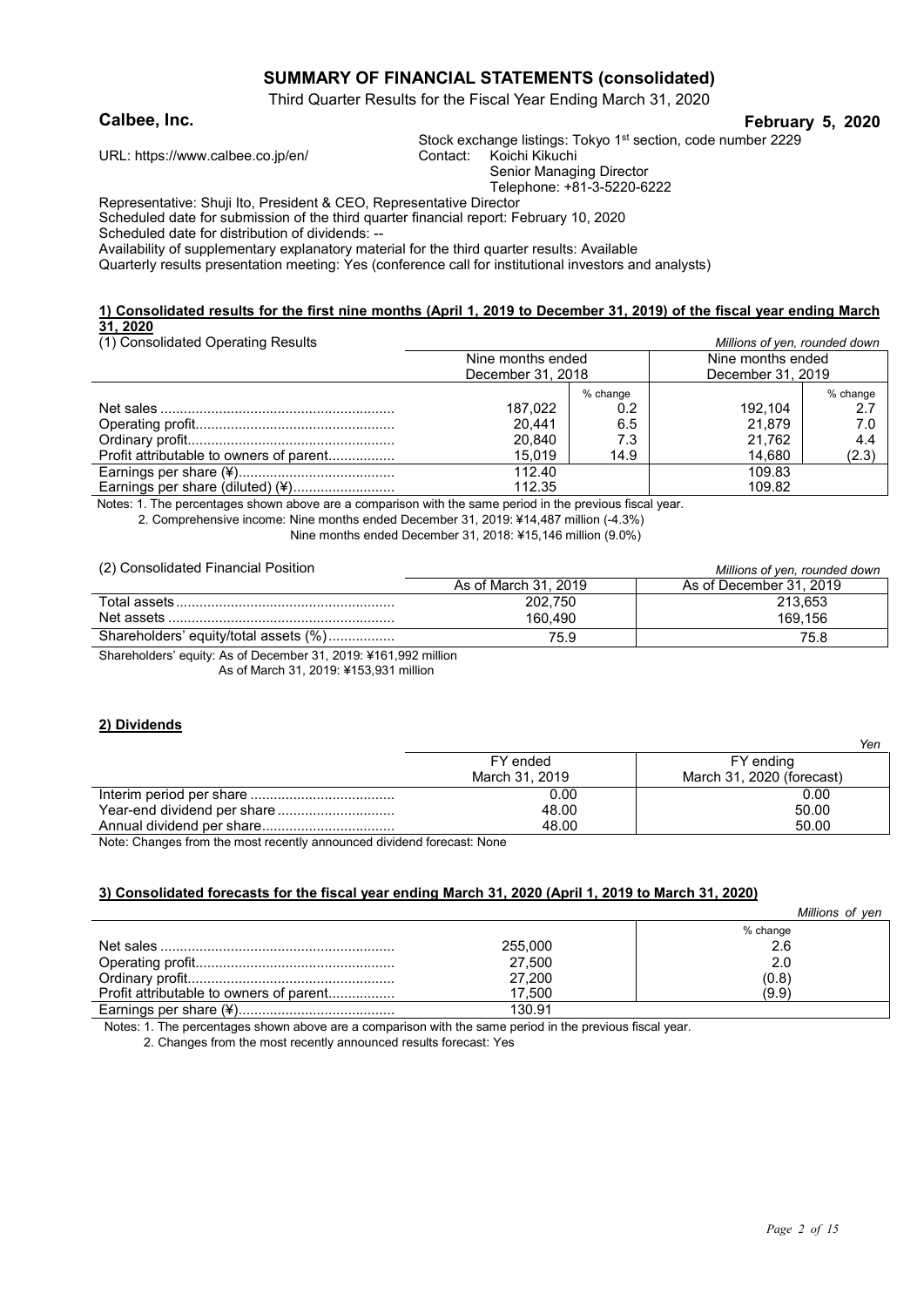- **Notes**<br>(1) Trans Transfers of important subsidiaries during the period (transfers of specified subsidiaries resulting in changes in the scope of consolidation): None
- (2) Use of special accounting procedures: None
- (3) Changes in accounting policy, changes in accounting estimates, and restatements:
	- 1. Changes in accounting policies following revisions of accounting standards: None
	- 2. Changes in accounting policies other than 1: None
	- 3. Changes in accounting estimates: None
	- 4. Restatements: None
- (4) Number of outstanding shares (common stock)

|                |                                                             | As of March 31, 2019:               | As of December 31, 2019:             |
|----------------|-------------------------------------------------------------|-------------------------------------|--------------------------------------|
|                | Number of outstanding shares<br>(including treasury shares) | 133,921,800 shares                  | 133,929,800 shares                   |
| 2 <sup>1</sup> | Number of treasury shares                                   | 267,747 shares                      | 254,472 shares                       |
|                |                                                             | Nine months to December<br>31.2018: | Nine months to December<br>31. 2019: |
|                | Average number of shares during the period                  | 133,632,228 shares                  | 133,667,228 shares                   |

Note: Regarding Calbee stock held in trust as treasury stock within shareholders' equity, the number of treasury shares includes 253,590 of these shares as of December 31, 2019 and 266,915 of these shares as of March 31, 2019, and the average number of shares excludes 259,405 treasury shares in the nine months to December 31, 2019, and 277,940 treasury shares in the nine months to December 31, 2018.

#### **Financial Statements are not subject to audit by a certified public accountant or audit firm**

# **Appropriate use of financial forecasts and other items**<br>1. Forecasts, etc., recorded in this document institute formula

- 1. Forecasts, etc., recorded in this document include forward-looking statements that are based on management's estimates, assumptions and projections at the time of publication. A number of factors could cause actual results to differ materially from expectations. For details of forecasts, please see Page 8, 1. Operating results (3) Consolidated forecasts for the fiscal year ending March 31, 2020.
- 2. The earnings per share forecast for the fiscal year ending March 31, 2020 is calculated using 133,675,328 shares as the expected average number of shares for the period.
- 3. Calbee, Inc. has scheduled a financial results phone conference for institutional investors and analysts for February 5, 2020. An audio recording of the conference will be made available on our Japanese website after the conference.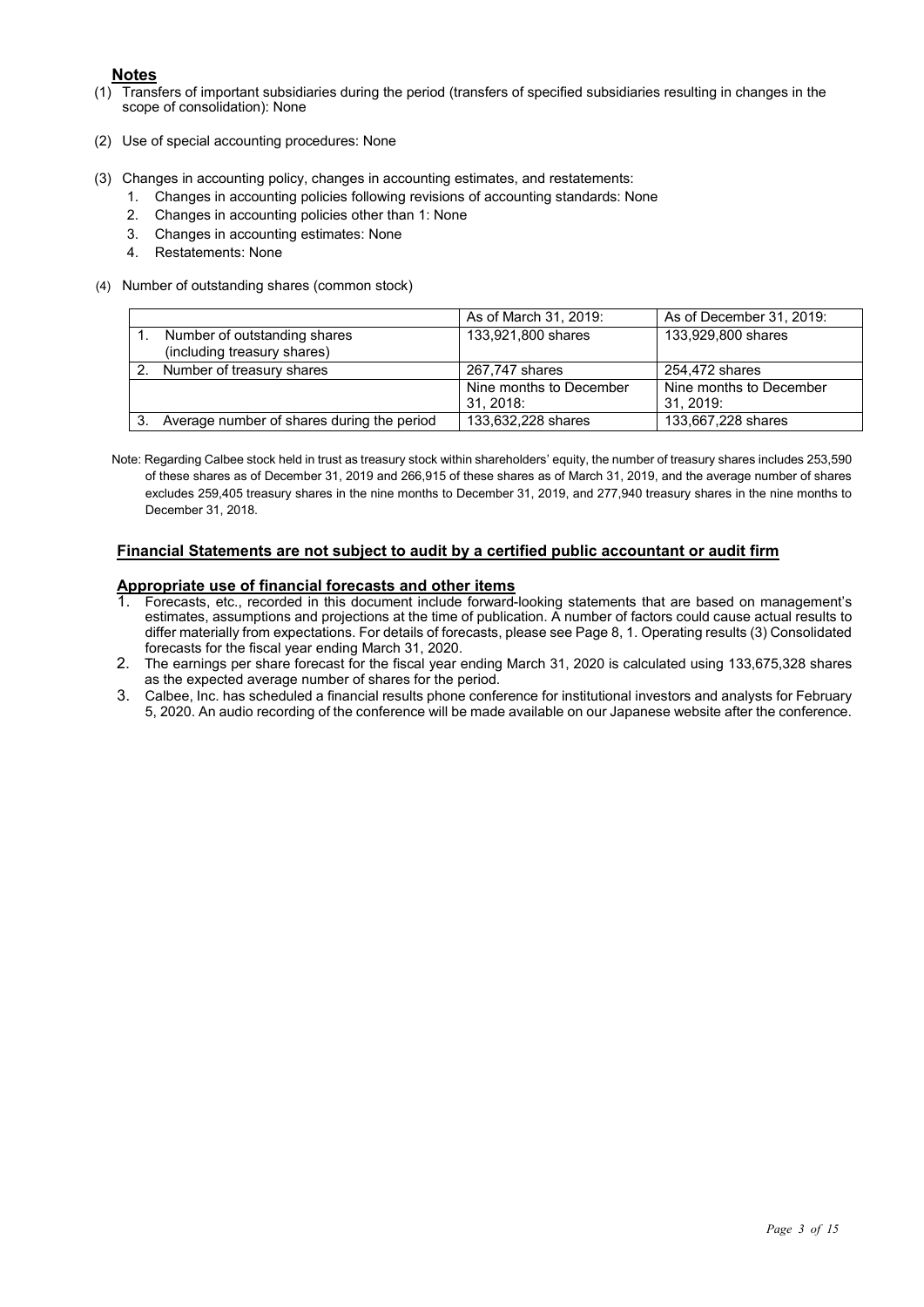#### **Contents**

| 1. Operating results …………………………………………………………………………………………… | 5   |
|----------------------------------------------------------|-----|
|                                                          | 5   |
|                                                          | 8   |
|                                                          | -8  |
|                                                          | - 9 |
|                                                          | 9   |
|                                                          | 11  |
|                                                          | 13  |
|                                                          | 15  |
|                                                          | 15  |
|                                                          | 15  |
|                                                          |     |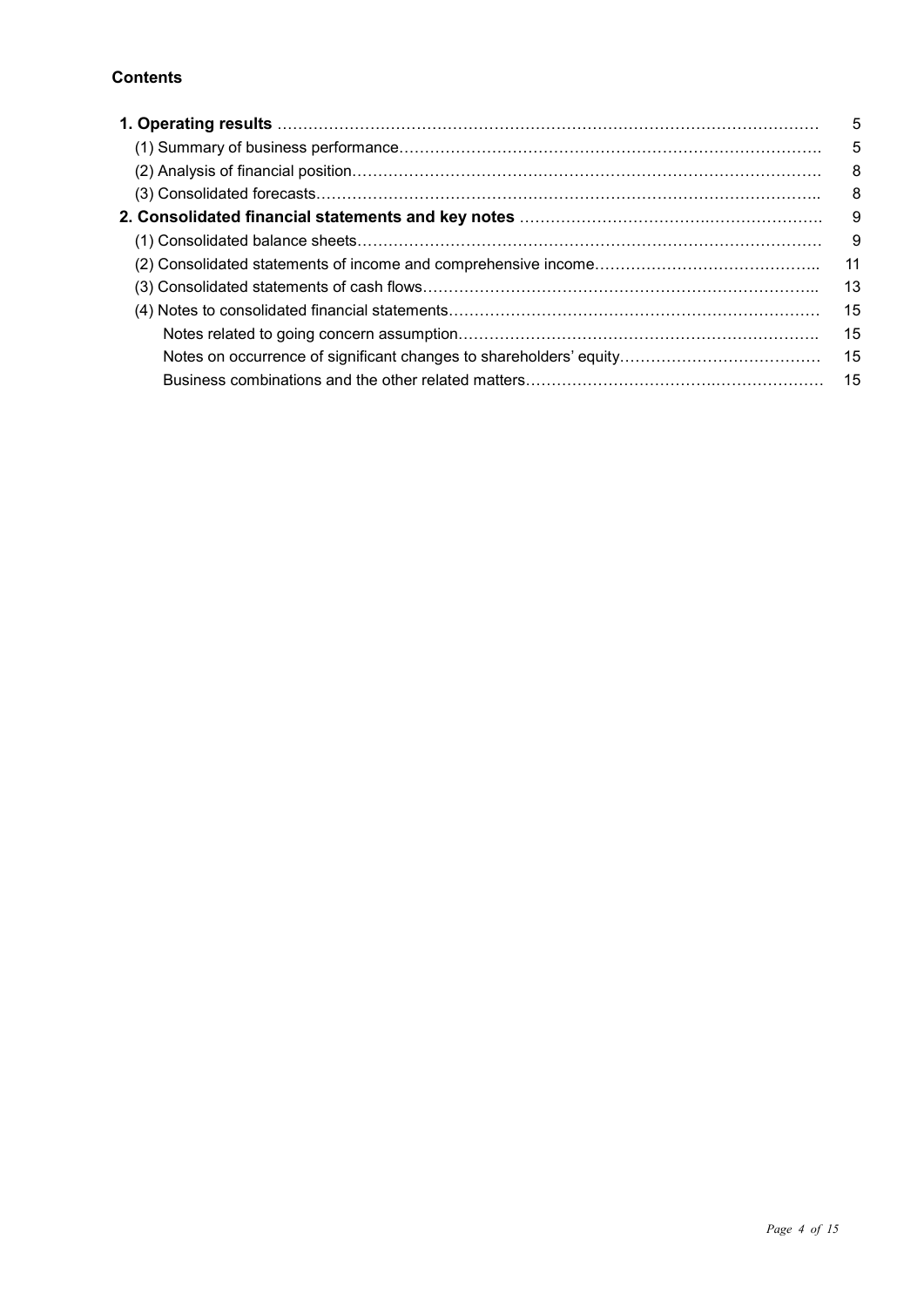#### **1. Operating results**

#### **(1) Summary of business performance**

(All comparisons are with the same period of the previous fiscal year, unless stated otherwise.)

Net sales during the nine-month period of the fiscal year ending March 31, 2020 (April 1, 2019 to December 31, 2019) increased 2.7% to ¥192,104 million, mainly due to the expansion of overseas businesses. In the overseas business, the business acquisition in the UK in October 2018 contributed to the increase in sale, in addition, sales of *Frugra* through e-commerce in Greater China and *Harvest Snaps* in Australia contributed to the sales expansion. Furthermore, we acquired U.S. confectionery company Warnock Food Products, Inc. (hereafter"Warnock") in October 2019 to expand our product portfolios in North America. In the domestic business, when price hike and content standard revisions of some snack products were implemented against the background of increased costs of logistics and other costs, the sales of domestic snack foods increased due to an increase in demand for products not subject to price hike, despite sales of some *Potato Chips* subject to price hike declined.

Operating profit increased 7.0% to ¥21,879 million, and the operating margin was 11.4%, an improvement of 0.5 percentage points. In the domestic business, despite rises in logistics and packaging costs, the sales of domestic snack foods increased and cost of sales, which deteriorated to increased volume campaign of *Potato Chips* in the previous fiscal year improved. In the overseas business, mainly sales growth as well as cost improvements in the UK and sales growth in Australia contributed to increased profit. Ordinary profit increased 4.4% to ¥21,762 million including foreign exchange loss of ¥280 million. Profit attributable to owners of parent decreased 2.3% to ¥14,680 million, due to an absence of ¥2,378 million gain on sales of shares of consolidated subsidiaries and associates under extraordinary income in the same period of the previous fiscal year.

| Millions of yen, rounded down |                               |       |                                |               |                  |                                |
|-------------------------------|-------------------------------|-------|--------------------------------|---------------|------------------|--------------------------------|
|                               | Q3 FY ended<br>March 31, 2019 |       | Q3 FY ending<br>March 31, 2020 |               | Growth in<br>yen | Growth on<br>local<br>currency |
|                               | Amount                        | $\%$  | Amount                         | $\frac{0}{0}$ | basis            |                                |
| Domestic sales                | 157,290                       | 84.1  | 158,712                        | 82.6          | $+0.9%$          | $+0.9%$                        |
| Overseas sales                | 29,731                        | 15.9  | 33,392                         | 17.4          | $+12.3%$         | $+15.4%$                       |
| Total                         | 187,022                       | 100.0 | 192,104                        | 100.0         | $+2.7%$          | $+3.2%$                        |

Results by business are as follows.

| Millions of yen, rounded down  |                                     |                |              |                |  |
|--------------------------------|-------------------------------------|----------------|--------------|----------------|--|
|                                |                                     | Q3 FY ended    | Q3 FY ending |                |  |
|                                | Sales                               | March 31, 2019 |              | March 31, 2020 |  |
|                                |                                     | Amount         | Amount       | Growth (%)     |  |
|                                | 1) Production and sale of snack and | 184,810        | 190,662      |                |  |
|                                | other foods business                |                |              | $+3.2$         |  |
|                                | Domestic production and sale of     | 155,079        | 157,270      |                |  |
| snack and other foods business |                                     |                |              | $+1.4$         |  |
|                                | Domestic snack foods                | 135,757        | 137,598      | $+1.4$         |  |
|                                | Domestic cereals                    | 18,322         | 18,614       | $+1.6$         |  |
|                                | Other domestic foods                | 998            | 1,056        | $+5.8$         |  |
|                                | Overseas production and sale of     |                |              |                |  |
|                                | snack and other foods business      | 29,731         | 33,392       | $+12.3$        |  |
|                                | Overseas snack foods                | 25,734         | 28,309       | $+10.0$        |  |
|                                | Overseas cereals                    | 3,997          | 5,082        | $+27.2$        |  |
| 2) Other businesses            |                                     | 2,211          | 1,441        | $-34.8$        |  |
| Total                          |                                     | 187,022        | 192,104      | $+2.7$         |  |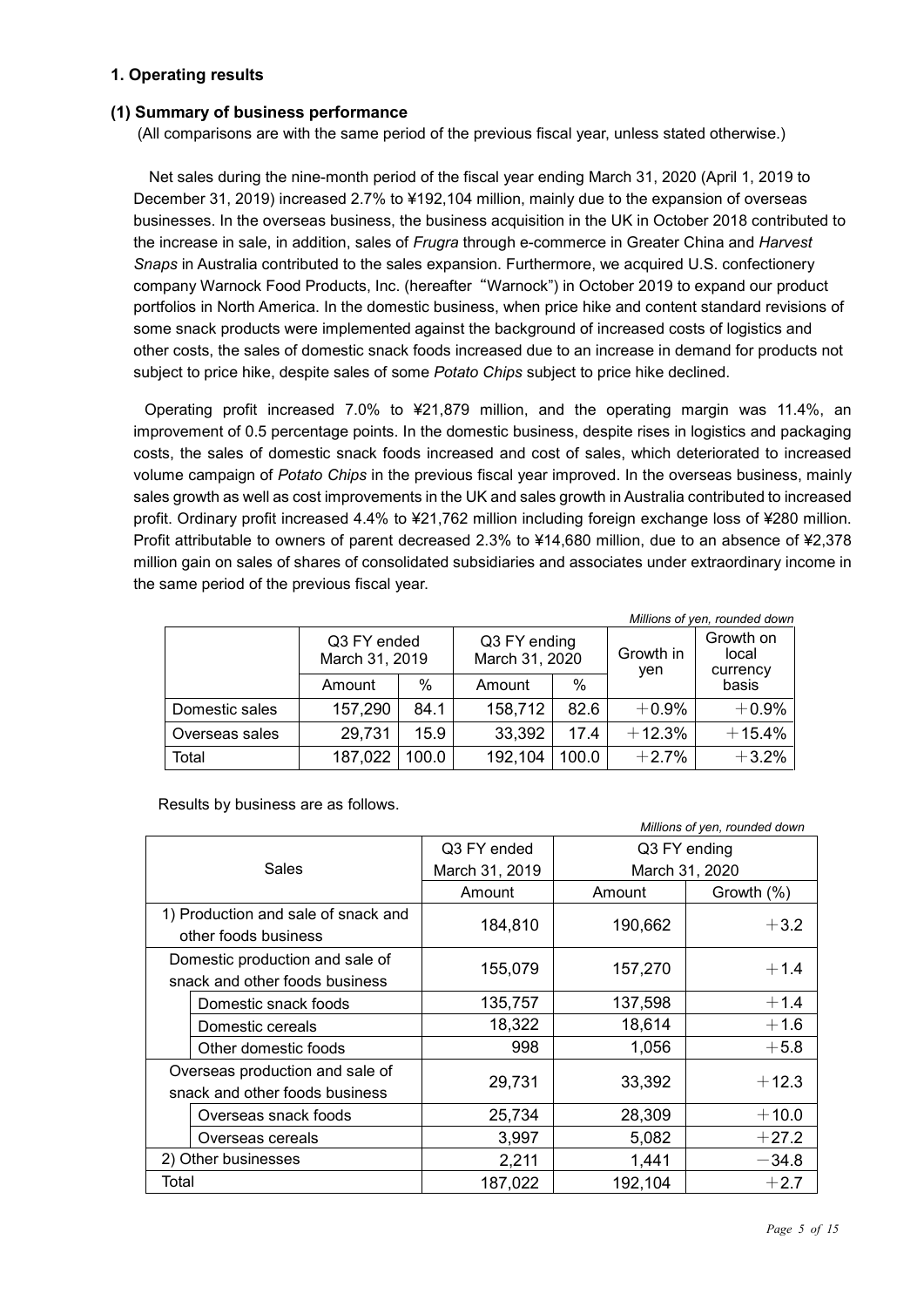#### 1) Production and sale of snack and other foods business

Domestic production and sale of snack and other foods business

・Domestic snack foods:

.

Sales of domestic snack foods increased year on year. Although sales of some *Potato Chips* subject to price hike declined in this fiscal year, increased sales of *Potato Chips* not subject to price hike and demand for flour-based snacks contributed to sales of domestic snacks.

| Millions of yen, rounded down |                             |                |                |            |
|-------------------------------|-----------------------------|----------------|----------------|------------|
| <b>Sales</b>                  |                             | Q3 FY ended    | Q3 FY ending   |            |
|                               |                             | March 31, 2019 | March 31, 2020 |            |
|                               |                             | Amount         | Amount         | Growth (%) |
|                               | Potato-based snacks         | 99,790         | 100,752        | $+1.0$     |
|                               | <b>Potato Chips</b>         | 63,063         | 63,666         | $+1.0$     |
|                               | Jagarico                    | 28,044         | 28,112         | $+0.2$     |
|                               | Jagabee/ Jaga Pokkuru       | 8,681          | 8,973          | $+3.4$     |
|                               | Flour-based snacks          | 15,632         | 16,311         | $+4.3$     |
|                               | Kappa Ebisen                | 7,295          | 7,577          | $+3.9$     |
|                               | Sapporo Potato, etc.        | 8,337          | 8,733          | $+4.7$     |
|                               | Corn- and bean-based snacks | 12,155         | 11,931         | $-1.8$     |
|                               | Other snacks                | 8,178          | 8,603          | $+5.2$     |
| Domestic snack foods total    |                             | 135,757        | 137,598        | $+1.4$     |

Sales of domestic snack foods by product are as follows.

- Sales of potato-based snacks increased year on year. Sales of products not subject to price hike including *Potato Chips Giza-Giza* and other products increased, despite declined sales of regular items including *Usu-Shio-Aji* causing an effect of price hike in this period. In the *Jagarico* sales, sales of regular items including *Jagarico-salad* were strong, otherwise *Tomorico* and *Edamarico,*  which were launched nationwide in the previous fiscal year, declined. In the *Jagabee/Jaga Pokkuru* sales, sales of *Jaga Pokkuru* expanded due to an increase in production capacity which enabled us to supply adequately to meet demand, although *Jagabee* sales declined.
- Sales of flour-based snacks increased year on year due to continuous strong demand for *Kappa Ebisen* and *Sapporo Potato*.
- Sales of corn- and bean-based snacks decreased year on year due to the impact of the termination of the licensing agreement for Garrett Popcorn Shops.
- Sales of other snacks increased year on year due mainly to an increase in sales of the individual portion snacks *miino*.

#### ・Domestic cereals:

Sales of domestic cereals increased year on year due to an increase in sales for retail store in Greater China, while domestic consumption was flat. Look at in detail of the sales for domestic consumption, despite decreased sales of the *Frugra* limited-time products, sales of *Frugra Less Carbohydrates* expanded and the new bland *Granola+* (*Granola Plus*), which specializes in nutritional supplements, contributed.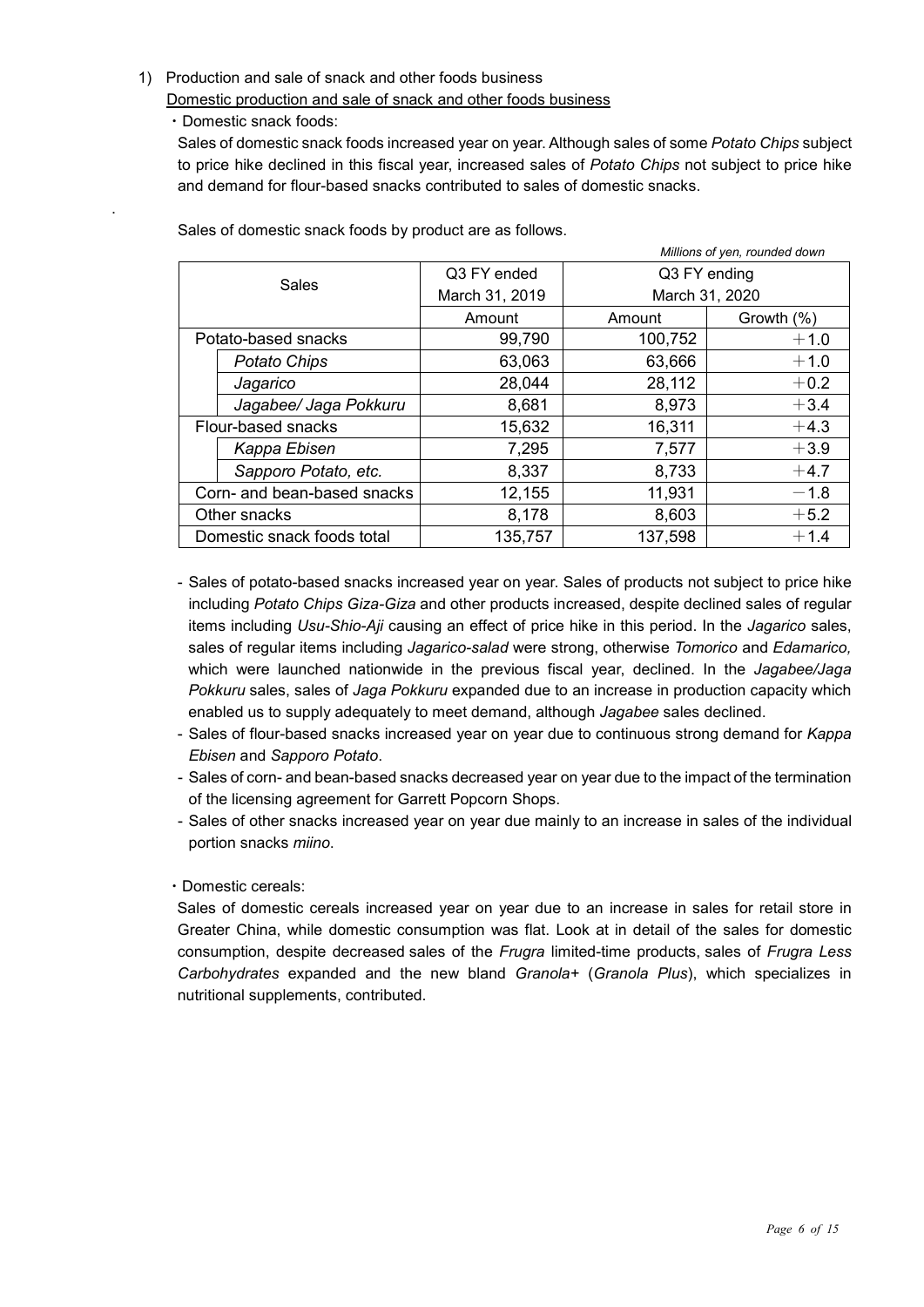#### Overseas production and sale of snack and other foods business

Sales of overseas production and sale of snack and other foods business by region are as follows.

| <b>Sales</b>                                                            | Q3 FY ended    | Q3 FY ending |                |  |
|-------------------------------------------------------------------------|----------------|--------------|----------------|--|
|                                                                         | March 31, 2019 |              | March 31, 2020 |  |
|                                                                         | Amount         | Amount       | Growth (%)     |  |
| North America                                                           | 7,323          | 7,110        | $-2.9$         |  |
| Greater China*                                                          | 8,755          | 9,671        | $+10.5$        |  |
| United Kingdom                                                          | 2,513          | 4,501        | $+79.1$        |  |
| Indonesia                                                               | 2,868          | 3,393        | $+18.3$        |  |
| Other regions**                                                         | 8,271          | 8,715        | $+5.4$         |  |
| Overseas production and sale of<br>snack and other foods business total | 29,731         | 33,392       | $+12.3$        |  |

*Millions of yen, rounded down*

\*Greater China: China, Taiwan and Hong Kong

\*\*Other regions: Korea, Thailand, Singapore, Philippines and Australia

- In North America, sales decreased year on year due to sluggish demand for a bean-based snacks *Harvest Snaps*. Warnock, the acquired company, was newly included in the scope of consolidation from November 2019.
- In Greater China, sales increased year on year due to an increase in sales of *Frugra* through ecommerce.
- In the UK, sales increased significantly year on year supported by business acquisition of Seabrook Crisps Limited (engaged in manufacture and sales of potato chips) in October 2018.
- In Indonesia, sales increased year on year mainly due to contributions in sales of *Japota,* a new flat-type potato chips.
- In the other regions, sales increased year on year mainly due to sales expansion of *Harvest Snaps* in Australia.

#### 2) Other businesses

Other businesses include logistics and promotional tool sales. Sales decreased significantly year on year due to the transfer of all shares of consolidated subsidiary engaged in the promotional tools business in September 2018.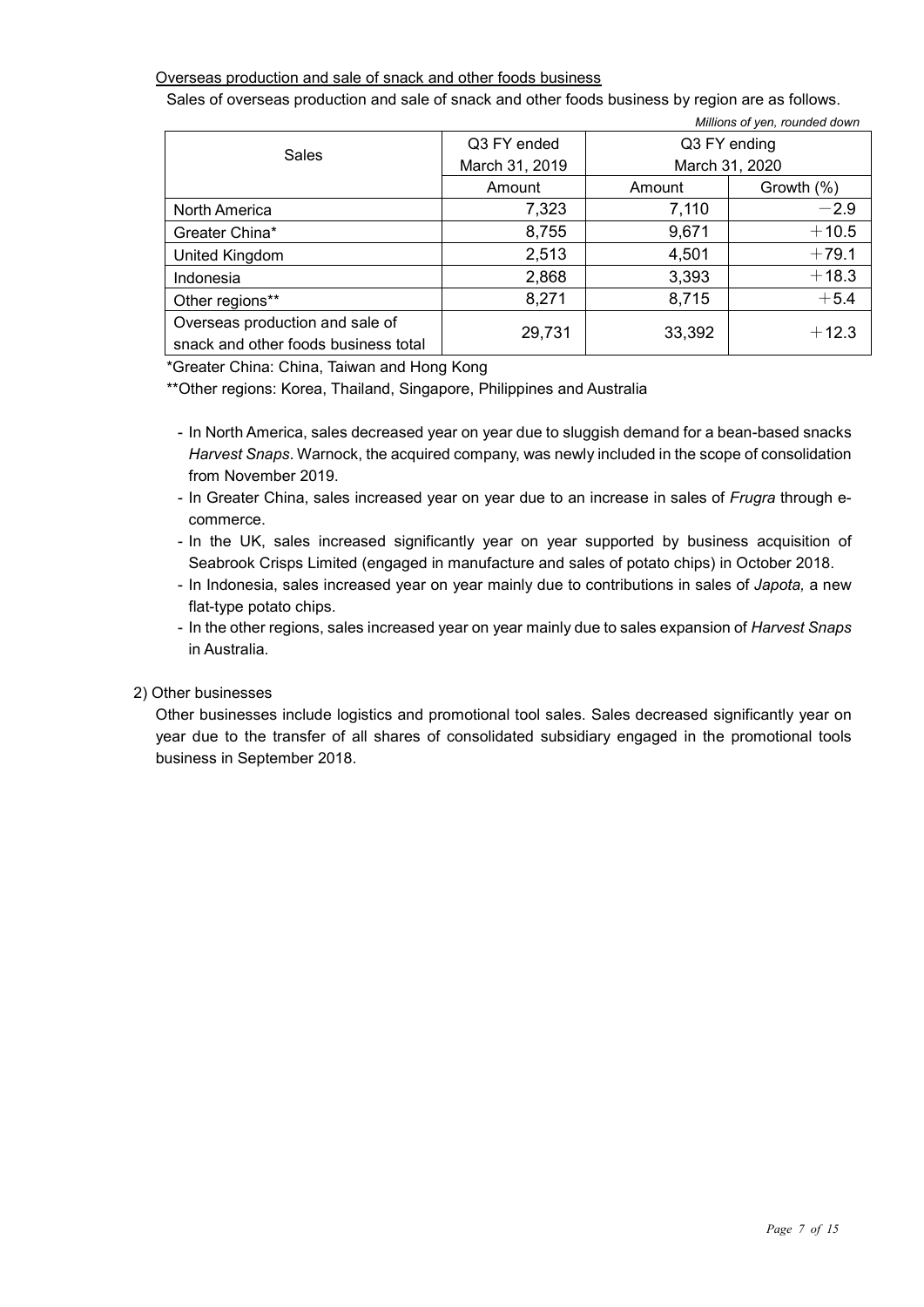#### **(2) Analysis of financial position**

(All comparisons are with the end of the previous fiscal year, unless stated otherwise.)

#### 1. Overview of assets, liabilities and net assets

 Total assets as of December 31, 2019 were ¥213,653 million, an increase of ¥10,902 million. The primary factors contributing to this outcome were increases in goodwill resulting from the acquisition of Warnock.

Liabilities increased ¥2,236 million to ¥44,496 million mainly due to increases in short-term borrowings payable. The increase in short-term borrowings was due to bank holidays at the end of the month. Net assets increased ¥8,666 million to ¥169,156 million due to an increase in retained earnings.

The shareholders' equity ratio decreased 0.1 percentage points from the end of the previous fiscal year to 75.8%.

#### 2. Overview of cash flows

Cash and cash equivalents as of December 31, 2019 were ¥44,187 million, ¥8,762 million higher than at the end of the previous fiscal year.

#### Cash flows from operating activities

Operating activities during the period resulted in net cash inflow of ¥13,812 million, an increase in cash inflow of ¥2,431 million, due to an increase in profit before income taxes excluding gain on sales of investment securities primarily through sales growth.

#### Cash flows from investing activities

Investing activities during the period resulted in a net cash outflow of ¥3,872 million, a decrease in cash outflow of ¥15,297 million, primarily due to an increase in inflow from the redemption of securities.

#### Cash flows from financing activities

Financing activities during the period resulted in a net cash outflow of ¥1,183 million, a decrease in cash outflow of ¥2,210 million, primarily due to an increase in inflow from short-term loans borrowings.

#### **(3) Consolidated forecasts**

Taking into account our business performance during the nine-month period of the fiscal year and latest performance, the consolidated forecasts for the fiscal year ending March 31, 2020 have been revised as follows.

The full year forecast for net sales are expected to underperform the previous announced forecast due to delayed progress in overseas business, mainly due to sluggish sales of existing products in North America. Operating profit and ordinary profit are expected to outperform the previous announced forecast due to an improvement in raw material costs for cereals and other factor*s* in the domestic business, despite the impact of the aforementioned shortfall in sales forecasts in North America.

The exchange rate used as a basis for this announcement is US\$1 = ¥109, which is unchanged from the previous announced forecast.

|                       | Net sales | Operating profit | Ordinary profit | Profit attributable<br>to owners of<br>parent |
|-----------------------|-----------|------------------|-----------------|-----------------------------------------------|
| Revised forecast (A)  | 255,000   | 27,500           | 27,200          | 17,500                                        |
| Previous forecast (B) | 258,000   | 27,000           | 26,500          | 17,500                                        |
| Change (A - B)        | $-3,000$  | $+500$           | $+700$          |                                               |
| Change (%)            | $-1.2$    | $+1.9$           | $+2.6$          |                                               |

*Millions of yen, rounded down*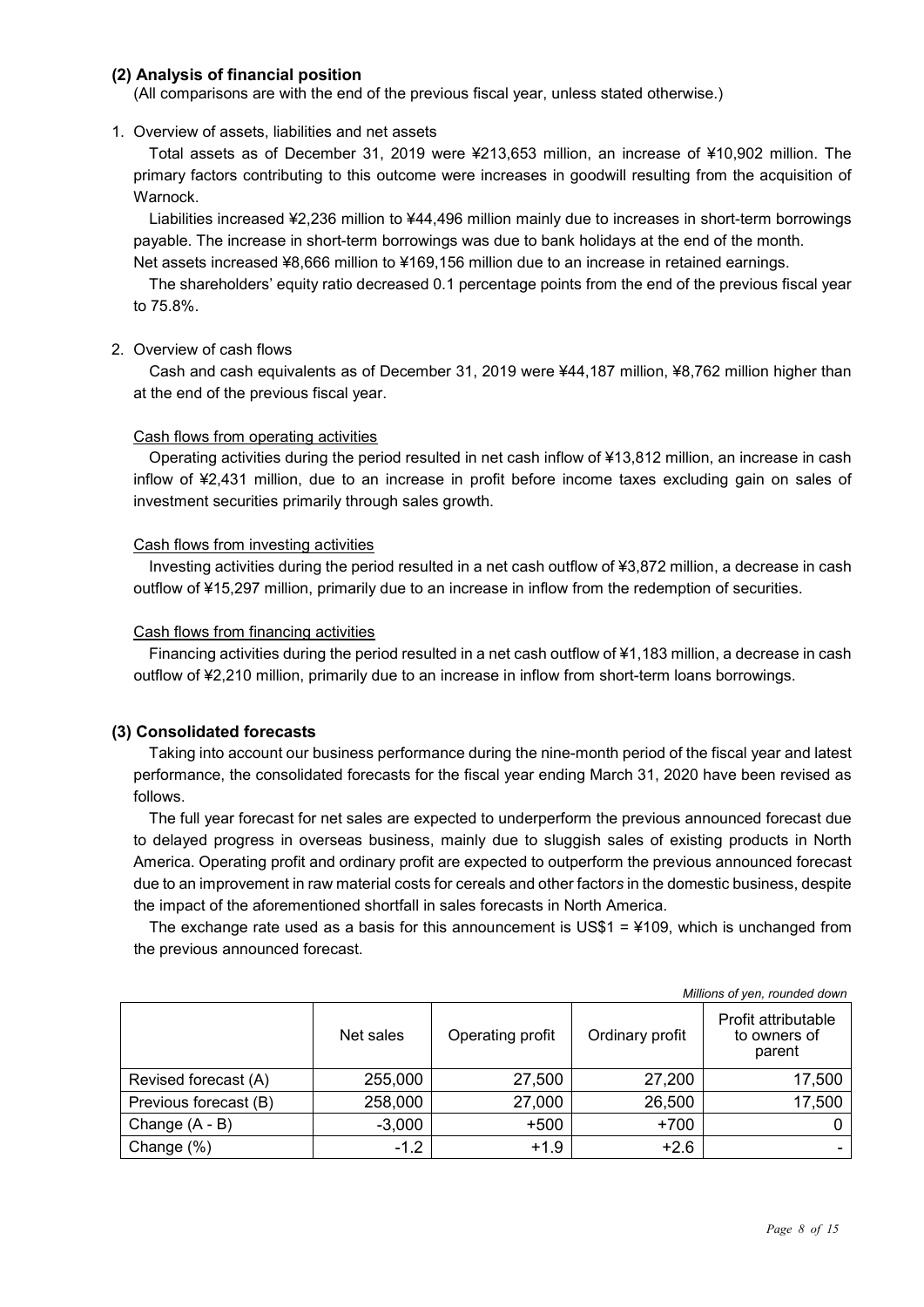### **2. Consolidated financial statements and key notes**

## **(1) Consolidated balance sheets**

|                                        |                      | Millions of yen, rounded down |
|----------------------------------------|----------------------|-------------------------------|
|                                        | As of March 31, 2019 | As of December 31, 2019       |
| Assets                                 |                      |                               |
| <b>Current assets</b>                  |                      |                               |
| Cash and deposits                      | 12,992               | 16,102                        |
| Notes and accounts receivable - trade  | 39,736               | 42,631                        |
| <b>Securities</b>                      | 42,760               | 38,675                        |
| Inventories                            | 11,309               | 12,145                        |
| Other                                  | 5,067                | 7,285                         |
| Allowance for doubtful accounts        | (8)                  | (0)                           |
| <b>Total current assets</b>            | 111,858              | 116,839                       |
| Non-current assets                     |                      |                               |
| Property, plant and equipment          |                      |                               |
| Buildings and structures, net          | 28,883               | 28,255                        |
| Machinery, equipment and vehicles, net | 29,811               | 29,575                        |
| Land                                   | 11,391               | 11,367                        |
| Construction in progress               | 1,224                | 2,724                         |
| Other, net                             | 1,240                | 1,133                         |
| Total property, plant and equipment    | 72,552               | 73,057                        |
| Intangible assets                      |                      |                               |
| Goodwill                               | 5,688                | 11,567                        |
| Other                                  | 2,016                | 2,120                         |
| Total intangible assets                | 7,704                | 13,688                        |
| Investments and other assets           |                      |                               |
| Investments and other assets, gross    | 10,693               | 10,070                        |
| Allowance for doubtful accounts        | (59)                 | (2)                           |
| Total investments and other assets     | 10,634               | 10,068                        |
| Total non-current assets               | 90,891               | 96,813                        |
| <b>Total assets</b>                    | 202,750              | 213,653                       |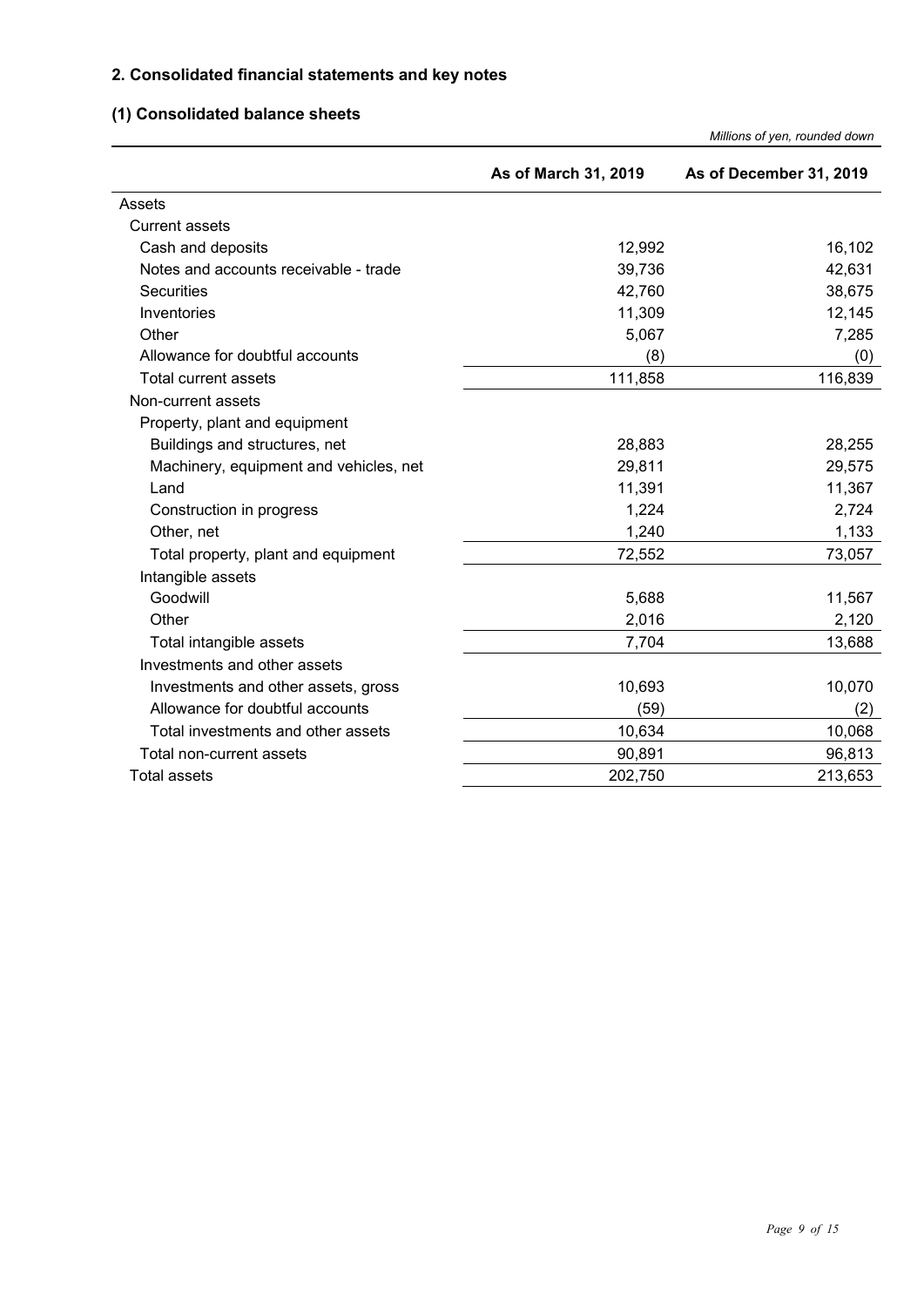|                                                                | As of March 31, 2019 | As of December 31, 2019 |
|----------------------------------------------------------------|----------------------|-------------------------|
| Liabilities                                                    |                      |                         |
| <b>Current liabilities</b>                                     |                      |                         |
| Notes and accounts payable - trade                             | 8,987                | 9,776                   |
| Short-term borrowings                                          | 1,027                | 6,078                   |
| Income taxes payable                                           | 5,478                | 1,901                   |
| Provision for bonuses                                          | 4,004                | 3,337                   |
| Provision for bonuses for directors (and other                 |                      |                         |
| officers)                                                      | 67                   | 125                     |
| Provision for share-based remuneration                         | 35                   |                         |
| Other                                                          | 14,442               | 14,950                  |
| <b>Total current liabilities</b>                               | 34,043               | 36,170                  |
| Non-current liabilities                                        |                      |                         |
| Provision for retirement benefits for directors                | 286                  | 344                     |
| (and other officers)                                           |                      |                         |
| Provision for share-based remuneration for                     | 92                   | 152                     |
| directors (and other officers)<br>Retirement benefit liability | 6,531                | 6,506                   |
| Asset retirement obligations                                   | 522                  | 525                     |
| Other                                                          | 783                  | 797                     |
| <b>Total non-current liabilities</b>                           | 8,216                |                         |
| <b>Total liabilities</b>                                       | 42,260               | 8,326<br>44,496         |
| Net assets                                                     |                      |                         |
| Shareholders' equity                                           |                      |                         |
| Share capital                                                  | 12,044               | 12,046                  |
| Capital surplus                                                | 4,786                | 4,779                   |
| Retained earnings                                              | 137,453              | 145,706                 |
| Treasury shares                                                | (981)                | (933)                   |
| Total shareholders' equity                                     | 153,303              | 161,598                 |
| Accumulated other comprehensive income                         |                      |                         |
| Valuation difference on available-for-sale                     |                      |                         |
| securities                                                     | 467                  | 528                     |
| Foreign currency translation adjustment                        | 278                  | 30                      |
| Remeasurements of defined benefit plans                        | (119)                | (165)                   |
| Total accumulated other comprehensive                          |                      |                         |
| income                                                         | 627                  | 393                     |
| Share acquisition rights                                       | 3                    |                         |
| Non-controlling interests                                      | 6,555                | 7,164                   |
| Total net assets                                               | 160,490              | 169,156                 |
| Total liabilities and net assets                               | 202,750              | 213,653                 |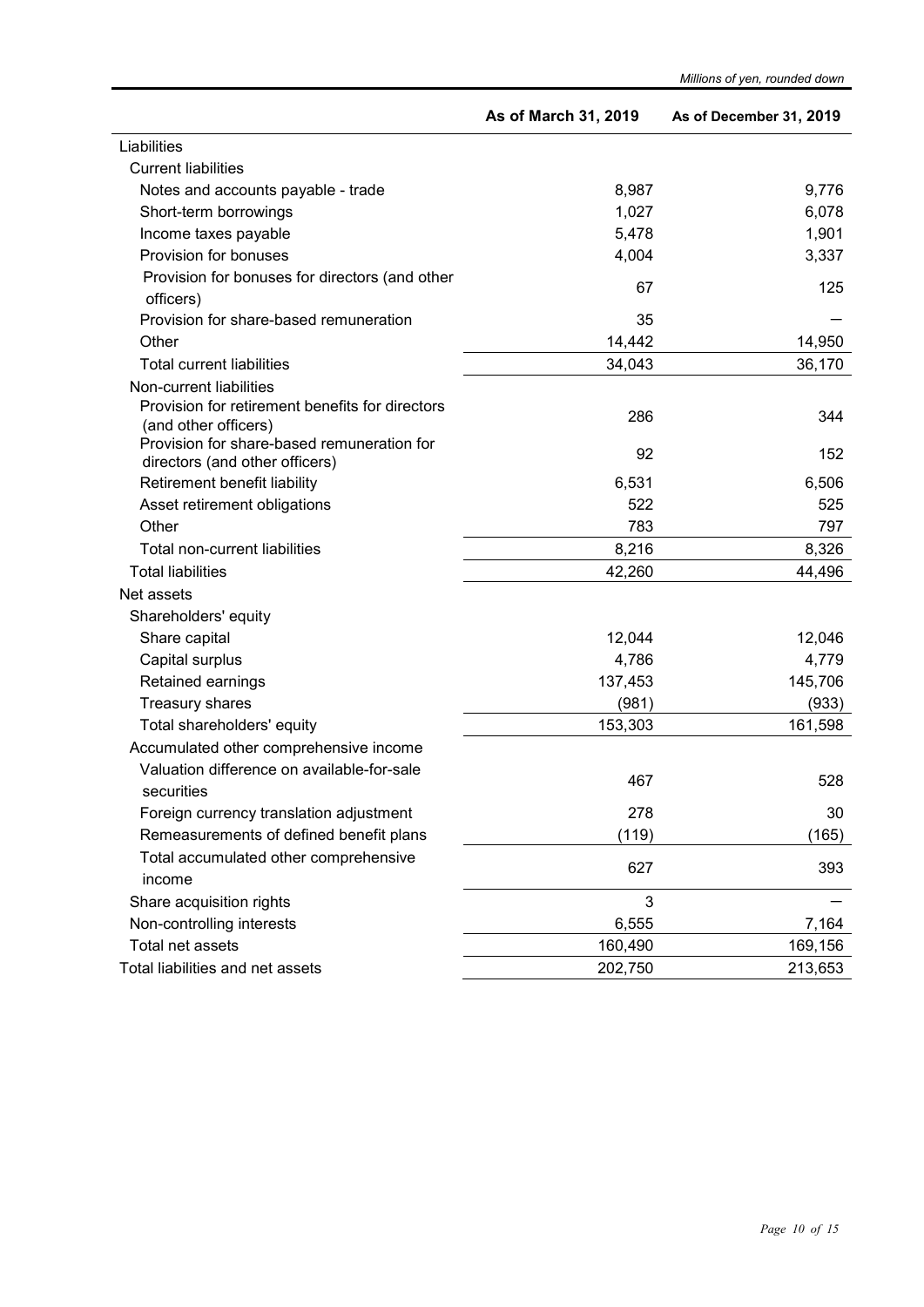#### **(2) Consolidated statements of income and comprehensive income Consolidated statements of income**

| April 1, 2018 to<br>April 1, 2019 to<br>December 31, 2018<br>December 31 2019<br>192,104<br>187,022<br>Net sales<br>103,449<br>105,420<br>Cost of sales<br>83,572<br>86,683<br>Gross profit<br>63,130<br>64,804<br>Selling, general and administrative expenses<br>20,441<br>21,879<br>Operating profit<br>Non-operating income<br>108<br>86<br>Interest income<br>42<br>40<br>Dividend income<br>3<br>3<br>Share of profit of entities accounted for using equity method<br>292<br>Foreign exchange gains<br>249<br>330<br>Other<br>697<br>460<br>Total non-operating income<br>Non-operating expenses<br>50<br>69<br>Interest expenses<br>3<br>Share of loss of entities accounted for using equity method<br>280<br>Foreign exchange losses<br>71<br>91<br>Depreciation<br>64<br>Loss on valuation of inventories<br>111<br>132<br>Other<br>298<br>577<br>Total non-operating expenses<br>20,840<br>21,762<br>Ordinary profit<br>Extraordinary income<br>25<br>8<br>Gain on sales of non-current assets<br>33<br>1<br>Gain on sales of investment securities<br>170<br>Subsidies income<br>2,378<br>Gain on sales of shares of subsidiaries and associates<br>468<br>Gain on liquidation of business<br>3<br>Other<br>183<br>2,905<br>Total extraordinary income<br><b>Extraordinary losses</b><br>10<br>21<br>Loss on sales of non-current assets<br>131<br>170<br>Loss on retirement of non-current assets<br>136<br>Loss on store closings<br>813<br>Impairment loss<br>350<br>Retirement benefits for directors<br>24<br>Loss on sales of shares of subsidiaries and associates<br>222<br>1<br>Other<br>1,554<br>329<br>Total extraordinary losses<br>22,191<br>21,616<br>Profit before income taxes<br>6,800<br>5,994<br>Income taxes - current<br>386<br>834<br>Income taxes - deferred<br>7,187<br>6,828<br>Total income taxes<br>15,004<br>14,787<br>Profit<br>106<br>(14)<br>Profit (loss) attributable to non-controlling interests<br>15,019<br>14,680<br>Profit attributable to owners of parent | Millions of yen, rounded down |  |
|-----------------------------------------------------------------------------------------------------------------------------------------------------------------------------------------------------------------------------------------------------------------------------------------------------------------------------------------------------------------------------------------------------------------------------------------------------------------------------------------------------------------------------------------------------------------------------------------------------------------------------------------------------------------------------------------------------------------------------------------------------------------------------------------------------------------------------------------------------------------------------------------------------------------------------------------------------------------------------------------------------------------------------------------------------------------------------------------------------------------------------------------------------------------------------------------------------------------------------------------------------------------------------------------------------------------------------------------------------------------------------------------------------------------------------------------------------------------------------------------------------------------------------------------------------------------------------------------------------------------------------------------------------------------------------------------------------------------------------------------------------------------------------------------------------------------------------------------------------------------------------------------------------------------------------------------------------------------------------------------------------------------|-------------------------------|--|
|                                                                                                                                                                                                                                                                                                                                                                                                                                                                                                                                                                                                                                                                                                                                                                                                                                                                                                                                                                                                                                                                                                                                                                                                                                                                                                                                                                                                                                                                                                                                                                                                                                                                                                                                                                                                                                                                                                                                                                                                                 |                               |  |
|                                                                                                                                                                                                                                                                                                                                                                                                                                                                                                                                                                                                                                                                                                                                                                                                                                                                                                                                                                                                                                                                                                                                                                                                                                                                                                                                                                                                                                                                                                                                                                                                                                                                                                                                                                                                                                                                                                                                                                                                                 |                               |  |
|                                                                                                                                                                                                                                                                                                                                                                                                                                                                                                                                                                                                                                                                                                                                                                                                                                                                                                                                                                                                                                                                                                                                                                                                                                                                                                                                                                                                                                                                                                                                                                                                                                                                                                                                                                                                                                                                                                                                                                                                                 |                               |  |
|                                                                                                                                                                                                                                                                                                                                                                                                                                                                                                                                                                                                                                                                                                                                                                                                                                                                                                                                                                                                                                                                                                                                                                                                                                                                                                                                                                                                                                                                                                                                                                                                                                                                                                                                                                                                                                                                                                                                                                                                                 |                               |  |
|                                                                                                                                                                                                                                                                                                                                                                                                                                                                                                                                                                                                                                                                                                                                                                                                                                                                                                                                                                                                                                                                                                                                                                                                                                                                                                                                                                                                                                                                                                                                                                                                                                                                                                                                                                                                                                                                                                                                                                                                                 |                               |  |
|                                                                                                                                                                                                                                                                                                                                                                                                                                                                                                                                                                                                                                                                                                                                                                                                                                                                                                                                                                                                                                                                                                                                                                                                                                                                                                                                                                                                                                                                                                                                                                                                                                                                                                                                                                                                                                                                                                                                                                                                                 |                               |  |
|                                                                                                                                                                                                                                                                                                                                                                                                                                                                                                                                                                                                                                                                                                                                                                                                                                                                                                                                                                                                                                                                                                                                                                                                                                                                                                                                                                                                                                                                                                                                                                                                                                                                                                                                                                                                                                                                                                                                                                                                                 |                               |  |
|                                                                                                                                                                                                                                                                                                                                                                                                                                                                                                                                                                                                                                                                                                                                                                                                                                                                                                                                                                                                                                                                                                                                                                                                                                                                                                                                                                                                                                                                                                                                                                                                                                                                                                                                                                                                                                                                                                                                                                                                                 |                               |  |
|                                                                                                                                                                                                                                                                                                                                                                                                                                                                                                                                                                                                                                                                                                                                                                                                                                                                                                                                                                                                                                                                                                                                                                                                                                                                                                                                                                                                                                                                                                                                                                                                                                                                                                                                                                                                                                                                                                                                                                                                                 |                               |  |
|                                                                                                                                                                                                                                                                                                                                                                                                                                                                                                                                                                                                                                                                                                                                                                                                                                                                                                                                                                                                                                                                                                                                                                                                                                                                                                                                                                                                                                                                                                                                                                                                                                                                                                                                                                                                                                                                                                                                                                                                                 |                               |  |
|                                                                                                                                                                                                                                                                                                                                                                                                                                                                                                                                                                                                                                                                                                                                                                                                                                                                                                                                                                                                                                                                                                                                                                                                                                                                                                                                                                                                                                                                                                                                                                                                                                                                                                                                                                                                                                                                                                                                                                                                                 |                               |  |
|                                                                                                                                                                                                                                                                                                                                                                                                                                                                                                                                                                                                                                                                                                                                                                                                                                                                                                                                                                                                                                                                                                                                                                                                                                                                                                                                                                                                                                                                                                                                                                                                                                                                                                                                                                                                                                                                                                                                                                                                                 |                               |  |
|                                                                                                                                                                                                                                                                                                                                                                                                                                                                                                                                                                                                                                                                                                                                                                                                                                                                                                                                                                                                                                                                                                                                                                                                                                                                                                                                                                                                                                                                                                                                                                                                                                                                                                                                                                                                                                                                                                                                                                                                                 |                               |  |
|                                                                                                                                                                                                                                                                                                                                                                                                                                                                                                                                                                                                                                                                                                                                                                                                                                                                                                                                                                                                                                                                                                                                                                                                                                                                                                                                                                                                                                                                                                                                                                                                                                                                                                                                                                                                                                                                                                                                                                                                                 |                               |  |
|                                                                                                                                                                                                                                                                                                                                                                                                                                                                                                                                                                                                                                                                                                                                                                                                                                                                                                                                                                                                                                                                                                                                                                                                                                                                                                                                                                                                                                                                                                                                                                                                                                                                                                                                                                                                                                                                                                                                                                                                                 |                               |  |
|                                                                                                                                                                                                                                                                                                                                                                                                                                                                                                                                                                                                                                                                                                                                                                                                                                                                                                                                                                                                                                                                                                                                                                                                                                                                                                                                                                                                                                                                                                                                                                                                                                                                                                                                                                                                                                                                                                                                                                                                                 |                               |  |
|                                                                                                                                                                                                                                                                                                                                                                                                                                                                                                                                                                                                                                                                                                                                                                                                                                                                                                                                                                                                                                                                                                                                                                                                                                                                                                                                                                                                                                                                                                                                                                                                                                                                                                                                                                                                                                                                                                                                                                                                                 |                               |  |
|                                                                                                                                                                                                                                                                                                                                                                                                                                                                                                                                                                                                                                                                                                                                                                                                                                                                                                                                                                                                                                                                                                                                                                                                                                                                                                                                                                                                                                                                                                                                                                                                                                                                                                                                                                                                                                                                                                                                                                                                                 |                               |  |
|                                                                                                                                                                                                                                                                                                                                                                                                                                                                                                                                                                                                                                                                                                                                                                                                                                                                                                                                                                                                                                                                                                                                                                                                                                                                                                                                                                                                                                                                                                                                                                                                                                                                                                                                                                                                                                                                                                                                                                                                                 |                               |  |
|                                                                                                                                                                                                                                                                                                                                                                                                                                                                                                                                                                                                                                                                                                                                                                                                                                                                                                                                                                                                                                                                                                                                                                                                                                                                                                                                                                                                                                                                                                                                                                                                                                                                                                                                                                                                                                                                                                                                                                                                                 |                               |  |
|                                                                                                                                                                                                                                                                                                                                                                                                                                                                                                                                                                                                                                                                                                                                                                                                                                                                                                                                                                                                                                                                                                                                                                                                                                                                                                                                                                                                                                                                                                                                                                                                                                                                                                                                                                                                                                                                                                                                                                                                                 |                               |  |
|                                                                                                                                                                                                                                                                                                                                                                                                                                                                                                                                                                                                                                                                                                                                                                                                                                                                                                                                                                                                                                                                                                                                                                                                                                                                                                                                                                                                                                                                                                                                                                                                                                                                                                                                                                                                                                                                                                                                                                                                                 |                               |  |
|                                                                                                                                                                                                                                                                                                                                                                                                                                                                                                                                                                                                                                                                                                                                                                                                                                                                                                                                                                                                                                                                                                                                                                                                                                                                                                                                                                                                                                                                                                                                                                                                                                                                                                                                                                                                                                                                                                                                                                                                                 |                               |  |
|                                                                                                                                                                                                                                                                                                                                                                                                                                                                                                                                                                                                                                                                                                                                                                                                                                                                                                                                                                                                                                                                                                                                                                                                                                                                                                                                                                                                                                                                                                                                                                                                                                                                                                                                                                                                                                                                                                                                                                                                                 |                               |  |
|                                                                                                                                                                                                                                                                                                                                                                                                                                                                                                                                                                                                                                                                                                                                                                                                                                                                                                                                                                                                                                                                                                                                                                                                                                                                                                                                                                                                                                                                                                                                                                                                                                                                                                                                                                                                                                                                                                                                                                                                                 |                               |  |
|                                                                                                                                                                                                                                                                                                                                                                                                                                                                                                                                                                                                                                                                                                                                                                                                                                                                                                                                                                                                                                                                                                                                                                                                                                                                                                                                                                                                                                                                                                                                                                                                                                                                                                                                                                                                                                                                                                                                                                                                                 |                               |  |
|                                                                                                                                                                                                                                                                                                                                                                                                                                                                                                                                                                                                                                                                                                                                                                                                                                                                                                                                                                                                                                                                                                                                                                                                                                                                                                                                                                                                                                                                                                                                                                                                                                                                                                                                                                                                                                                                                                                                                                                                                 |                               |  |
|                                                                                                                                                                                                                                                                                                                                                                                                                                                                                                                                                                                                                                                                                                                                                                                                                                                                                                                                                                                                                                                                                                                                                                                                                                                                                                                                                                                                                                                                                                                                                                                                                                                                                                                                                                                                                                                                                                                                                                                                                 |                               |  |
|                                                                                                                                                                                                                                                                                                                                                                                                                                                                                                                                                                                                                                                                                                                                                                                                                                                                                                                                                                                                                                                                                                                                                                                                                                                                                                                                                                                                                                                                                                                                                                                                                                                                                                                                                                                                                                                                                                                                                                                                                 |                               |  |
|                                                                                                                                                                                                                                                                                                                                                                                                                                                                                                                                                                                                                                                                                                                                                                                                                                                                                                                                                                                                                                                                                                                                                                                                                                                                                                                                                                                                                                                                                                                                                                                                                                                                                                                                                                                                                                                                                                                                                                                                                 |                               |  |
|                                                                                                                                                                                                                                                                                                                                                                                                                                                                                                                                                                                                                                                                                                                                                                                                                                                                                                                                                                                                                                                                                                                                                                                                                                                                                                                                                                                                                                                                                                                                                                                                                                                                                                                                                                                                                                                                                                                                                                                                                 |                               |  |
|                                                                                                                                                                                                                                                                                                                                                                                                                                                                                                                                                                                                                                                                                                                                                                                                                                                                                                                                                                                                                                                                                                                                                                                                                                                                                                                                                                                                                                                                                                                                                                                                                                                                                                                                                                                                                                                                                                                                                                                                                 |                               |  |
|                                                                                                                                                                                                                                                                                                                                                                                                                                                                                                                                                                                                                                                                                                                                                                                                                                                                                                                                                                                                                                                                                                                                                                                                                                                                                                                                                                                                                                                                                                                                                                                                                                                                                                                                                                                                                                                                                                                                                                                                                 |                               |  |
|                                                                                                                                                                                                                                                                                                                                                                                                                                                                                                                                                                                                                                                                                                                                                                                                                                                                                                                                                                                                                                                                                                                                                                                                                                                                                                                                                                                                                                                                                                                                                                                                                                                                                                                                                                                                                                                                                                                                                                                                                 |                               |  |
|                                                                                                                                                                                                                                                                                                                                                                                                                                                                                                                                                                                                                                                                                                                                                                                                                                                                                                                                                                                                                                                                                                                                                                                                                                                                                                                                                                                                                                                                                                                                                                                                                                                                                                                                                                                                                                                                                                                                                                                                                 |                               |  |
|                                                                                                                                                                                                                                                                                                                                                                                                                                                                                                                                                                                                                                                                                                                                                                                                                                                                                                                                                                                                                                                                                                                                                                                                                                                                                                                                                                                                                                                                                                                                                                                                                                                                                                                                                                                                                                                                                                                                                                                                                 |                               |  |
|                                                                                                                                                                                                                                                                                                                                                                                                                                                                                                                                                                                                                                                                                                                                                                                                                                                                                                                                                                                                                                                                                                                                                                                                                                                                                                                                                                                                                                                                                                                                                                                                                                                                                                                                                                                                                                                                                                                                                                                                                 |                               |  |
|                                                                                                                                                                                                                                                                                                                                                                                                                                                                                                                                                                                                                                                                                                                                                                                                                                                                                                                                                                                                                                                                                                                                                                                                                                                                                                                                                                                                                                                                                                                                                                                                                                                                                                                                                                                                                                                                                                                                                                                                                 |                               |  |
|                                                                                                                                                                                                                                                                                                                                                                                                                                                                                                                                                                                                                                                                                                                                                                                                                                                                                                                                                                                                                                                                                                                                                                                                                                                                                                                                                                                                                                                                                                                                                                                                                                                                                                                                                                                                                                                                                                                                                                                                                 |                               |  |
|                                                                                                                                                                                                                                                                                                                                                                                                                                                                                                                                                                                                                                                                                                                                                                                                                                                                                                                                                                                                                                                                                                                                                                                                                                                                                                                                                                                                                                                                                                                                                                                                                                                                                                                                                                                                                                                                                                                                                                                                                 |                               |  |
|                                                                                                                                                                                                                                                                                                                                                                                                                                                                                                                                                                                                                                                                                                                                                                                                                                                                                                                                                                                                                                                                                                                                                                                                                                                                                                                                                                                                                                                                                                                                                                                                                                                                                                                                                                                                                                                                                                                                                                                                                 |                               |  |
|                                                                                                                                                                                                                                                                                                                                                                                                                                                                                                                                                                                                                                                                                                                                                                                                                                                                                                                                                                                                                                                                                                                                                                                                                                                                                                                                                                                                                                                                                                                                                                                                                                                                                                                                                                                                                                                                                                                                                                                                                 |                               |  |
|                                                                                                                                                                                                                                                                                                                                                                                                                                                                                                                                                                                                                                                                                                                                                                                                                                                                                                                                                                                                                                                                                                                                                                                                                                                                                                                                                                                                                                                                                                                                                                                                                                                                                                                                                                                                                                                                                                                                                                                                                 |                               |  |
|                                                                                                                                                                                                                                                                                                                                                                                                                                                                                                                                                                                                                                                                                                                                                                                                                                                                                                                                                                                                                                                                                                                                                                                                                                                                                                                                                                                                                                                                                                                                                                                                                                                                                                                                                                                                                                                                                                                                                                                                                 |                               |  |
|                                                                                                                                                                                                                                                                                                                                                                                                                                                                                                                                                                                                                                                                                                                                                                                                                                                                                                                                                                                                                                                                                                                                                                                                                                                                                                                                                                                                                                                                                                                                                                                                                                                                                                                                                                                                                                                                                                                                                                                                                 |                               |  |
|                                                                                                                                                                                                                                                                                                                                                                                                                                                                                                                                                                                                                                                                                                                                                                                                                                                                                                                                                                                                                                                                                                                                                                                                                                                                                                                                                                                                                                                                                                                                                                                                                                                                                                                                                                                                                                                                                                                                                                                                                 |                               |  |
|                                                                                                                                                                                                                                                                                                                                                                                                                                                                                                                                                                                                                                                                                                                                                                                                                                                                                                                                                                                                                                                                                                                                                                                                                                                                                                                                                                                                                                                                                                                                                                                                                                                                                                                                                                                                                                                                                                                                                                                                                 |                               |  |
|                                                                                                                                                                                                                                                                                                                                                                                                                                                                                                                                                                                                                                                                                                                                                                                                                                                                                                                                                                                                                                                                                                                                                                                                                                                                                                                                                                                                                                                                                                                                                                                                                                                                                                                                                                                                                                                                                                                                                                                                                 |                               |  |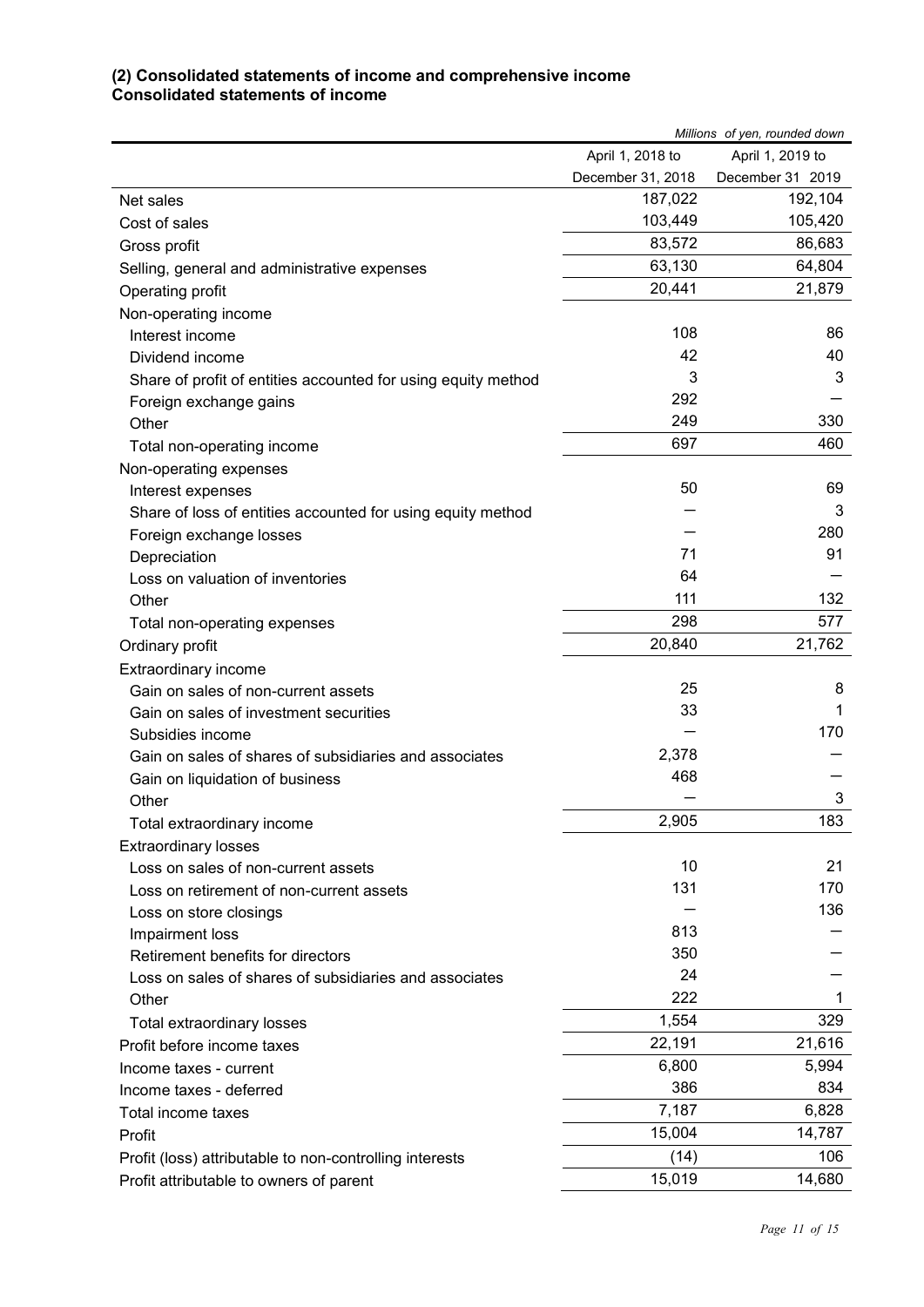### **Consolidated statements of comprehensive income**

|                                                       |                   | Millions of yen, rounded down |
|-------------------------------------------------------|-------------------|-------------------------------|
|                                                       | April 1, 2018 to  | April 1, 2019 to              |
|                                                       | December 31, 2018 | December 31, 2019             |
| Profit                                                | 15,004            | 14,787                        |
| Other comprehensive income                            |                   |                               |
| Valuation difference on available-for-sale securities | (99)              | 60                            |
| Foreign currency translation adjustment               | 77                | (314)                         |
| Remeasurements of defined benefit plans, net of tax   | 162               | (45)                          |
| Total other comprehensive income                      | 141               | (300)                         |
| Comprehensive income                                  | 15,146            | 14,487                        |
| Comprehensive income attributable to                  |                   |                               |
| Owners of parent                                      | 15,114            | 14,447                        |
| Non-controlling interests                             | 31                | 40                            |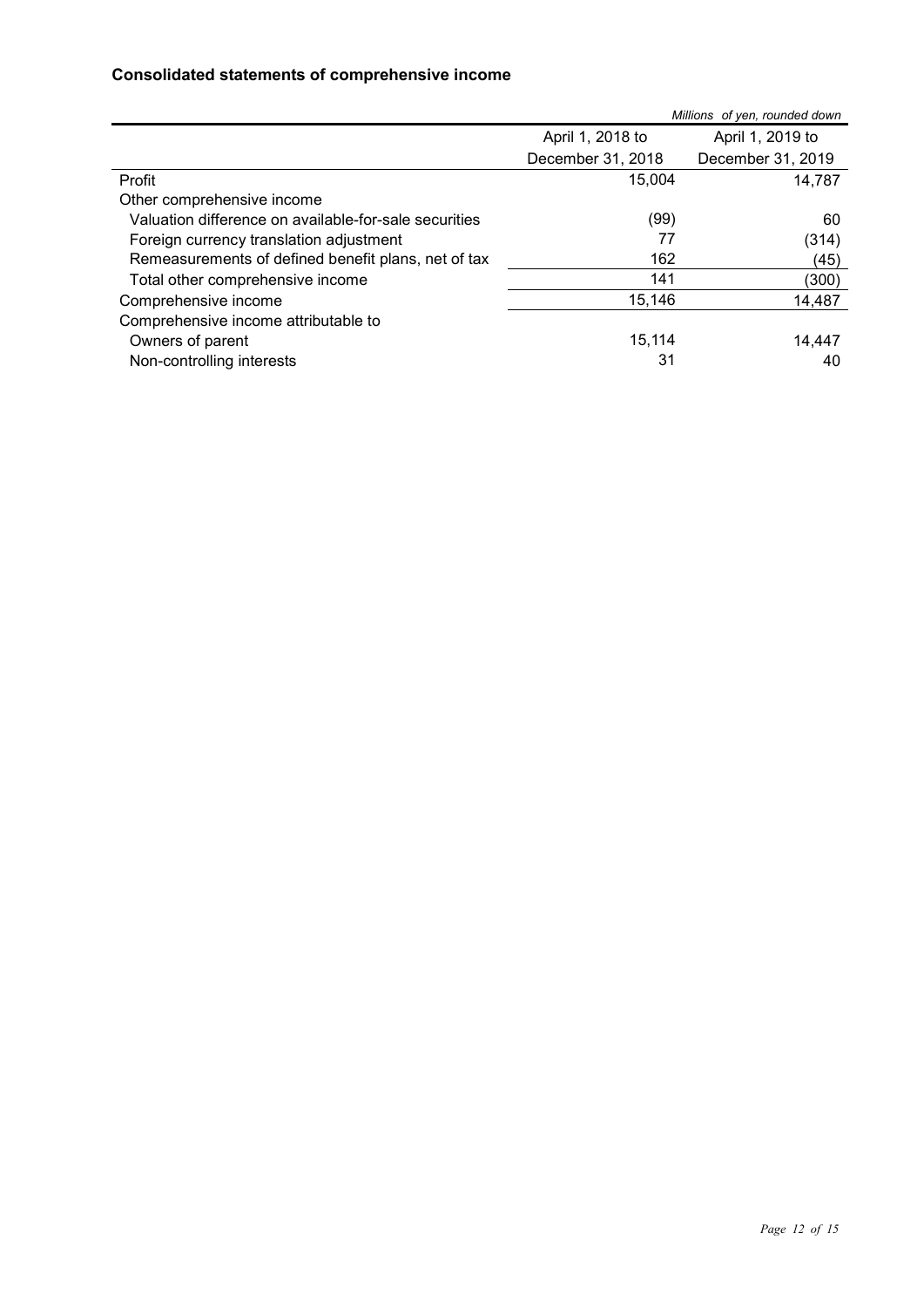#### **(3) Consolidated statements of cash flows**

*Millions of yen, rounded down*

|                                                                                                | April 1, 2018 to  | April 1, 2019 to  |
|------------------------------------------------------------------------------------------------|-------------------|-------------------|
|                                                                                                | December 31, 2018 | December 31, 2019 |
| Cash flows from operating activities                                                           |                   |                   |
| Profit before income taxes                                                                     | 22,191            | 21,616            |
| Depreciation                                                                                   | 5,936             | 6,194             |
| Impairment loss                                                                                | 813               |                   |
| Amortization of goodwill                                                                       | 520               | 506               |
| Increase (decrease) in allowance for doubtful accounts                                         | (16)              | (64)              |
| Increase (decrease) in provision for bonuses                                                   | (1,008)           | (667)             |
| Increase (decrease) in provision for bonuses for directors<br>(and other officers)             | (41)              | 59                |
| share-based<br>Increase<br>(decrease)<br>provision<br>for<br>in<br>remuneration                | (2)               | 5                 |
| (decrease) in<br>provision<br>for<br>share-based<br>Increase<br>remuneration for directors     |                   | 67                |
| Increase (decrease) in retirement benefit liability                                            | 106               | (163)             |
| Decrease (increase) in retirement benefit asset                                                | 23                | 12                |
| Increase (decrease) in provision for retirement benefits for<br>directors (and other officers) | (145)             | 58                |
| Interest and dividend income                                                                   | (150)             | (126)             |
| Interest expenses                                                                              | 50                | 69                |
| Foreign exchange losses (gains)                                                                | (10)              | 144               |
| Subsidies income                                                                               |                   | (170)             |
| Gain on liquidation of business                                                                | (468)             |                   |
| Share of loss (profit) of entities accounted for using equity<br>method                        | (3)               | 0                 |
| Loss (gain) on sales of investment securities                                                  | (2, 387)          | (1)               |
| Loss (gain) on sales of non-current assets                                                     | (14)              | 13                |
| Loss on retirement of non-current assets                                                       | 131               | 170               |
| Decrease (increase) in trade receivables                                                       | (1,978)           | (2, 344)          |
| Decrease (increase) in inventories                                                             | (1,668)           | (530)             |
| Increase (decrease) in trade payables                                                          | 593               | 563               |
| Increase (decrease) in accounts payable - other                                                | (542)             | (667)             |
| Other, net                                                                                     | (1, 364)          | (1,635)           |
| Subtotal                                                                                       | 20,563            | 23,107            |
| Interest and dividends received                                                                | 125               | 123               |
| Interest paid                                                                                  | (44)              | (70)              |
| Income taxes paid                                                                              | (9, 264)          | (9,349)           |
| Net cash provided by (used in) operating activities                                            | 11,380            | 13,812            |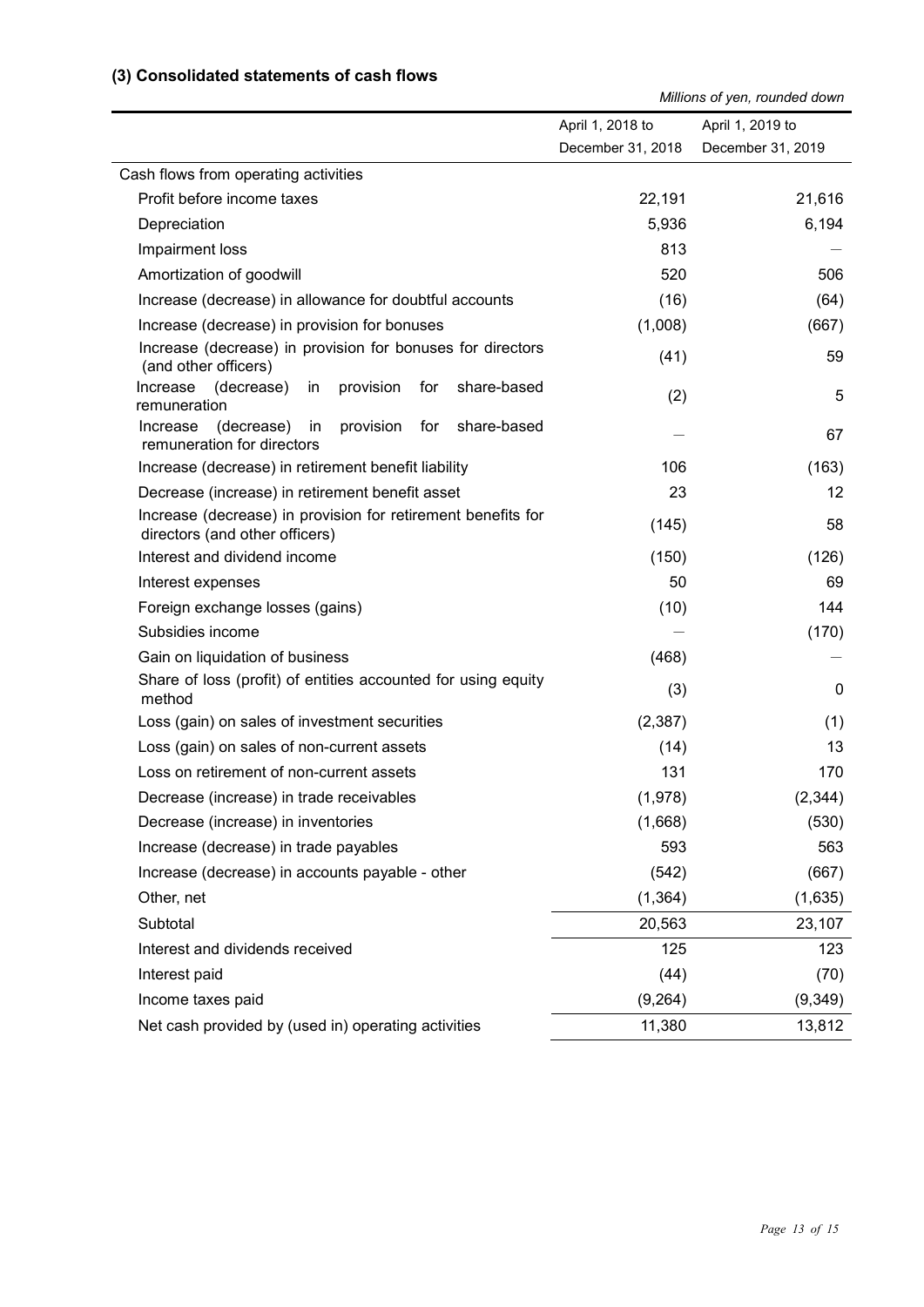| Millions of yen, rounded down                                                                 |                   |                   |
|-----------------------------------------------------------------------------------------------|-------------------|-------------------|
|                                                                                               | April 1, 2018 to  | April 1, 2019 to  |
|                                                                                               | December 31, 2018 | December 31, 2019 |
| Cash flows from investing activities                                                          |                   |                   |
| Purchase of property, plant and equipment                                                     | (7, 404)          | (6,062)           |
| Proceeds from sales of property, plant and equipment                                          | 225               | 101               |
| Purchase of intangible assets                                                                 | (463)             | (471)             |
| Proceeds from sales of intangible assets                                                      | 0                 |                   |
| Purchase of securities                                                                        | (23, 825)         | (42, 818)         |
| Proceeds from redemption of securities                                                        | 14,827            | 52,344            |
| Purchase of investment securities                                                             | (42)              | (12)              |
| Proceeds from sales of investment securities                                                  | 47                | 5                 |
| Loan advances                                                                                 | (980)             | (700)             |
| Collection of loans receivable                                                                | 2,378             | 800               |
| Payments into time deposits                                                                   |                   | (1,626)           |
| Proceeds from withdrawal of time deposits                                                     | 264               | 1,749             |
| Payments of guarantee deposits                                                                | (69)              | (91)              |
| Proceeds from refund of guarantee deposits                                                    | 124               | 44                |
| Purchase of shares of subsidiaries resulting in change in                                     | (7, 351)          | (7, 305)          |
| scope of consolidation                                                                        |                   |                   |
| Payments for sales of shares of subsidiaries resulting in<br>change in scope of consolidation | (460)             |                   |
| Proceeds from sales of shares of subsidiaries resulting in                                    |                   |                   |
| change in scope of consolidation                                                              | 3,169             |                   |
| Proceeds from subsidy income                                                                  |                   | 170               |
| Other, net                                                                                    | 389               | (1)               |
| Net cash provided by (used in) investing activities                                           | (19, 170)         | (3,872)           |
| Cash flows from financing activities                                                          |                   |                   |
| Net increase (decrease) in short-term borrowings                                              | 2,296             | 5,038             |
| Purchase of treasury shares                                                                   |                   | (0)               |
| Proceeds from exercise of employee share options                                              | 17                | 3                 |
| Proceeds from share issuance to non-controlling                                               |                   |                   |
| shareholders                                                                                  |                   | 323               |
| Dividends paid                                                                                | (5,618)           | (6, 424)          |
| Dividends paid to non-controlling interests                                                   | (10)              | (11)              |
| Repayments of lease obligations                                                               | (79)              | (112)             |
| Net cash provided by (used in) financing activities                                           | (3, 393)          | (1, 183)          |
| Effect of exchange rate change on cash and cash equivalents                                   | 145               | 6                 |
| Net increase (decrease) in cash and cash equivalents                                          | (11, 037)         | 8,762             |
| Cash and cash equivalents at beginning of period                                              | 42,195            | 35,425            |
| Cash and cash equivalents at end of period                                                    | 31,157            | 44,187            |